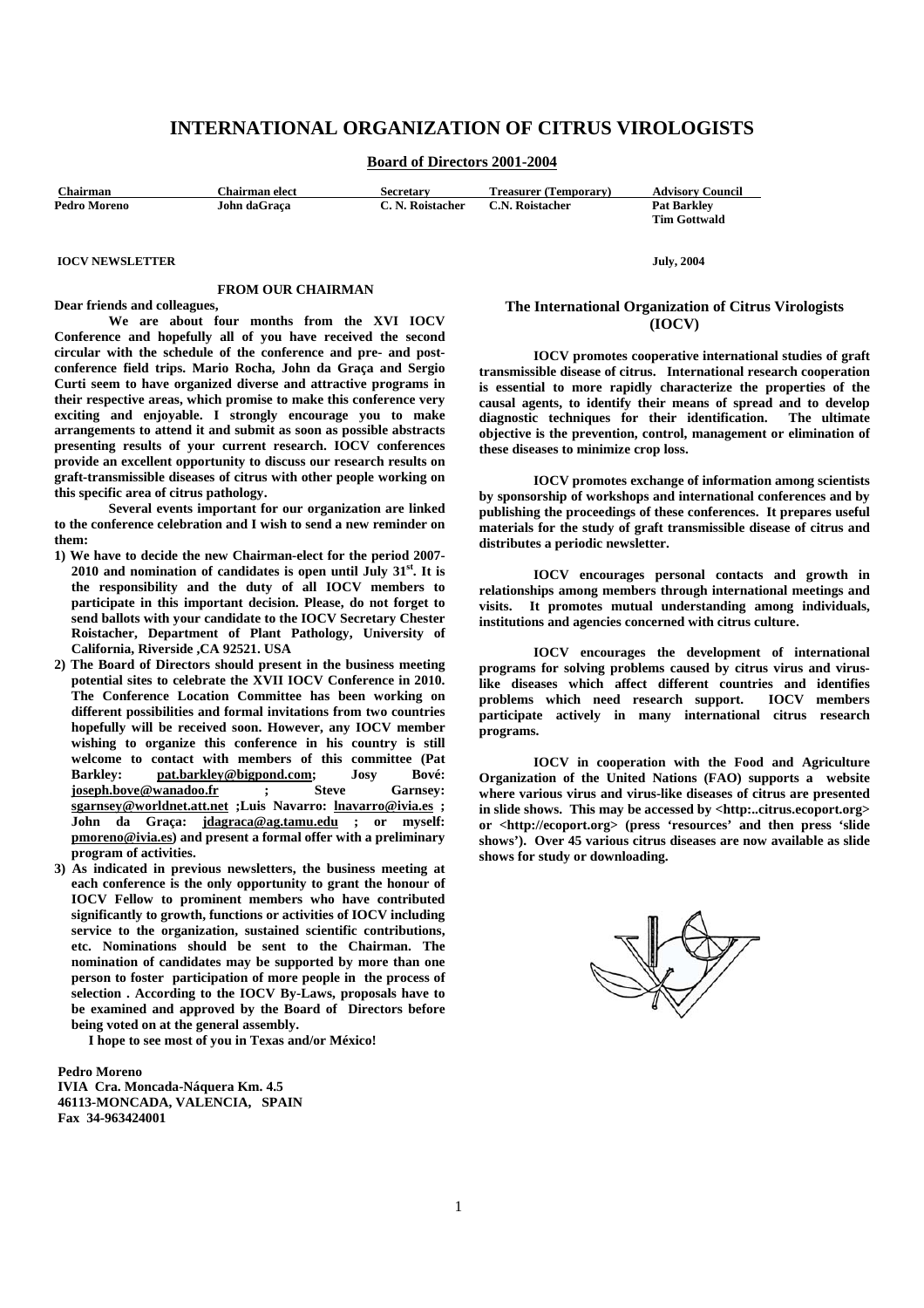#### **Citrus Sudden Death: in retrospect. J.M. Bove**

**When, in 1999, a new disease, now called Citrus Sudden Death (CSD), started to kill sweet orange trees grafted on Rangpur lime in the Triangulo Mineiro, the problem was not at first taken too seriously, since this southwestern region of Minas Gerais was considered as marginal for citrus. Soon however, the disease was seen spreading and entering the Northern part of São Paulo State. And, more important, similarities between CSD and Tristeza Quick Decline (TQD) became rapidly apparent, and reminded the Paulista citrus farmers of the devastating effects of TQD.** 

**Indeed, TQD, caused by** *Citrus Tristeza Virus* **(***CTV***), was well known in Brasil, where 9 of 11 million trees grafted on sour orange succumbed to the disease in the 1940s and 1950s. When TQD first appeared in Argentina in 1930, nothing was known about the disease. Many years of research, in the frame of an international cooperation effort, were necessary to understand the disease before it could be controlled. These efforts led to the demonstration that TQD was graft-transmissible, caused by a virus, and transmitted in nature by a very efficient insect-vector, the aphid** *Toxoptera citricida***. The mechanism of phytopathogenicity became understood, and it was eventually established that TQD was a bud union disease in which the sour orange rootstock-bark was affected. From there on, control of the disease became obvious, and consisted in replacing sour orange by rootstocks giving tolerant combinations with sweet orange and other citrus species. In this way, the Paulista citrus industry could be rescued, and has become one of the largest in the world, but it took 50 years to do so. Among the new rootstocks used to replace sour orange, Rangpur lime became the most popular one, because it is drought-resistant, and by the year 2000, 85% of the 200 million sweet orange trees in the Paulista citrus belt were grafted on this rootstock.** 

**Realizing that the new disease, CSD, was a menace for 85% of the Paulista sweet orange trees, that the disease was spreading across the Minas Gerais border into São Paulo State and destroying thousands of trees, it became clear that the problem had to be taken seriously, especially since it seemed to be tristeza-like. Could a tristeza-like disaster be avoided? In particular, was it possible, within the CSD-affected region, to save trees on Rangpur lime not yet affected by CSD, or even recover trees already affected by it? The answers to these questions depended on understanding the nature of the disease. Was it really a tristeza-like bud union disease or was it due to abiotic factors? Several lines of research have provided the answer: (i) comparison of symptoms of CSD with those of TQD, (ii) epidemiology or how CSD spreads in time and in space, (iii) graft-transmission assays, (iv) pathological anatomy of the Rangpur lime bark at the bud-union of CSD-affected trees, and (v) inarching experiments.** 

**1) Symptoms of CSD in the affected region of Brasil were found to be very similar to those of TQD as seen in Florida in 2002 (Roman et al., 2004). In particular, in both diseases, fruits and leaves remain attached to the trees when sudden death occurs. However, the yellow discoloration, so characteristic of Rangpur lime bark from CSD-affected trees, does not occur in the sour orange bark from TQD-affected trees.** 

**2) Extensive surveys carried out by Fundecitrus showed that CSD spreads in time and space in a manner strikingly similar to the spread of** *CTV***, under conditions where the aphid** *Toxoptera citricida* **is the vector (Bassanezi et al., 2003). These results strongly suggested that CSD had an aerial vector such as** *T. citricida***, and that the causal agent was biotic.** 

**3) Transmission of the causal agent of CSD by graftinoculation was successfully achieved by Fundecitrus (Yamamoto et al., 2003, Yamamoto, unpublished data). As is well known, graft transmitted agents are viroids, viruses and endogenous (phloemand xylem-restricted) bacteria. Search for endogenous, as well as exogenous, bacteria, has produced negative results (Bassanezi et al.,**  **2003), and no viroids were detected in CSD-affected trees (Roman et al., 2004). Thus, the causal agent of CSD had to be a virus.** 

**Positive graft-transmissions of the CSD agent were obtained not only with budwood-inoculum taken on 14-year-old CSD-affected trees (grafted on Rangpur lime), but also with budwood-inoculum taken on 22-year-old asymptomatic trees (grafted on Cleopatra mandarin). Both inoculum-donor trees were from the same farm, indicating that the causal agent of CSD was widespread and present not only in CSD-affected trees, but also in asymptomatic trees. The fact that symptomless trees on Cleopatra mandarin carried the CSD agent showed that trees on Cleopatra mandarin were tolerant to CSD. Indeed, in the CSD-affected region, trees on Cleopatra mandarin have never shown symptoms of CSD. The same is true for trees on Sunki mandarin, Swingle citrumelo and** *Poncirus trifoliata***. However, 5- to 7-years-old trees on Volkamer lemon with typical symptoms of CSD, including the characteristic yellow discoloration in the bark, have been detected in 2003. With Volkamer lemon, progress and severity of the disease seem to be less intense than with Rangpur lime, but further observations are required to confirm these observations.** 

**4) It was shown long ago that the sour orange bark below the bud union of TQD-affected trees shows characteristic symptoms. The functioning phloem (FP) is greatly reduced, and is characterized by necrosis, collapse and obliteration of sieve tubes and companion cells, as well as by the presence of chromatic parenchyma cells. There is an excessive amount of non-functioning phloem with conspicuous necrotic areas. Medullar rays are hypertrophic and hyperplastic. Very similar anatomical alterations were seen in Rangpur lime and Volkamer lemon bark below the bud union of CSD-affected trees (Ramon et al., 2004). However, in CSD the amount of FP was not as drastically reduced as in TQD. This is probably the reason why trees on Rangpur lime show symptoms of CSD only after about two years in the field, while trees on sour orange begin to decline after about 6 months. This observation was important to understand the success of inarching in the case of CSD, but not TQD.** 

**5) Inarching consists of (i) planting one or two citrus rootstock seedlings next to a grafted tree, and (ii) approach-grafting them onto the tree-scion, above the bud union line. Many CSDaffected trees have been inarched in this way with various citrus rootstock seedlings. If CSD is a bud union disease, affected trees should show recovery when inarched with seedlings such as Cleopatra and Sunki mandarins or Swingle citrumelo, but they should not recover when inarched with Rangpur lime seedlings. This is precisely what has been observed.** 

**The results from the observations and experiments reported above clearly confirmed that, as initially thought, CSD was a graft-transmissible, tristeza-like, bud union disease of viral nature (Roman et al., 2004). This is why it has been possible to control CSD by using rootstocks such as Cleopatra and Sunki mandarins, as well as Swingle citrumelo, in place of Rangpur lime. Indeed, as early as 2002, in CSD-affected blocks, severely affected trees have been pulled out and replaced by trees grafted on the above rootstocks. Such trees have also been used to plant entirely new blocks.** 

**Inarching with the above rootstock seedlings has given exceptionally good results. Close to 2 million trees have been inarched since 2002. Inarching serves two purposes: recovery of CSD-affected trees, and preventing CSD symptoms to develop. CSD-affected trees up to 10-years-old could be recovered when inarched with two seedlings. Pruning of the trees before inarching adjusts the canopy size to the deteriorated and reduced root system, extends the life of the trees by one or two years, and gives the farmers more time to carry out the inarching. However, pruning can also be done immediately after inarching.** 

**Young trees begin to show mild CSD symptoms only after having been in the field for at least two years. Therefore, enough**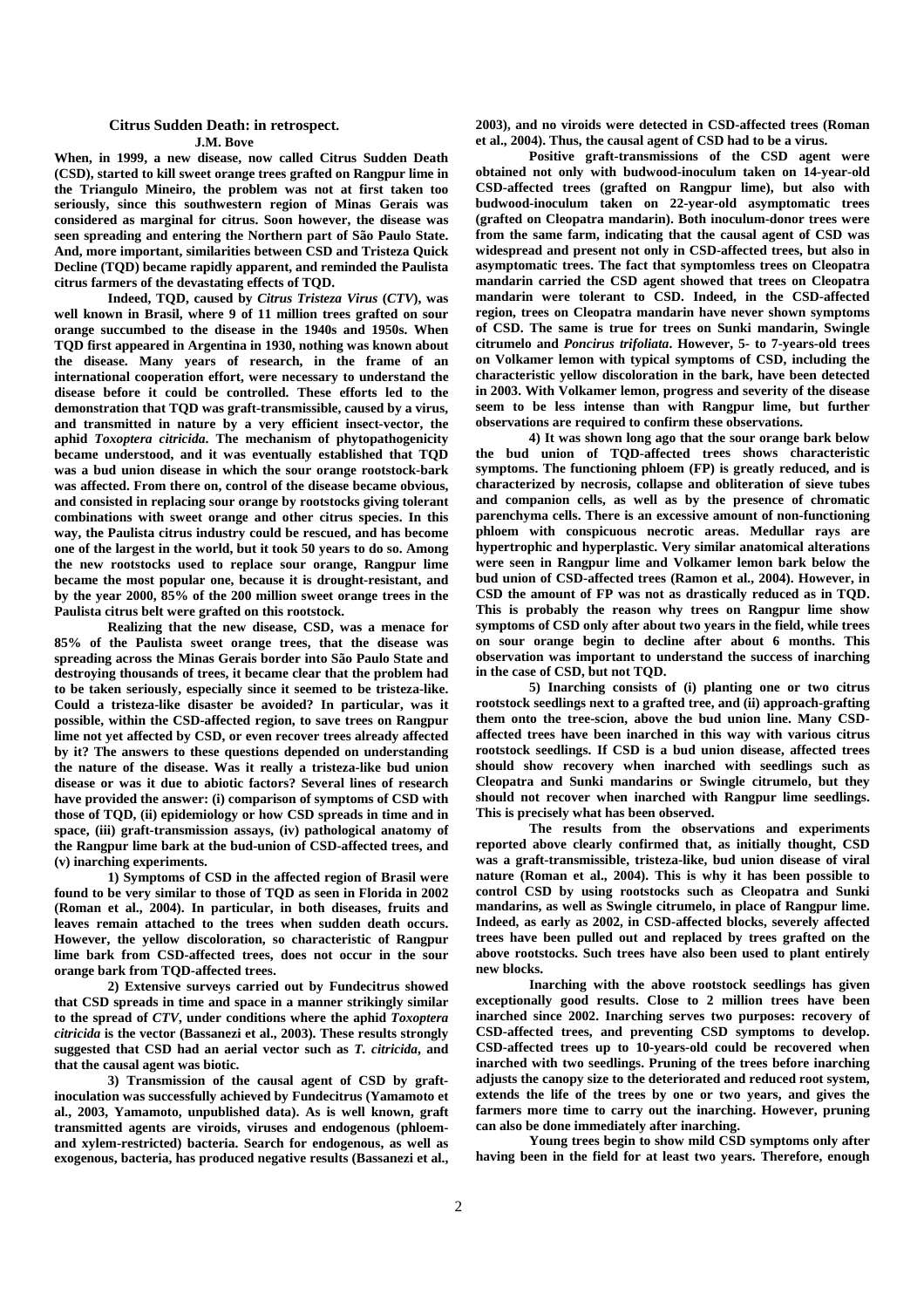**time is available to inarch young trees, and one inarched seedling is enough to prevent CSD. In the case of tristeza, young trees show severe symptoms much earlier, and this is probably the reason why inarching could not be developed as a method to control tristeza. Never before CSD has inarching been used so widely. Interestingly, it has been observed that with inarched trees, the initial Rangpur lime rootstock does not die, and continues to provide mechanical support to the trees. The rootstock seedlings used to inarch the trees on Rangpur lime are not as drought resistant as the initial Rangpur lime rootstock. However, as inarching keeps the Rangpur lime rootstock alive, inarched trees might show some drought-resistance. This possibility should be confirmed.** 

**The epidemiology studies have shown that CSD spreads very much like** *CTV***, and that aphids such as** *T. citricida* **could be responsible for this spread. Hence, it was to be expected that CSD would continue to increase within the affected regions, and invade further regions of the Paulista citrus belt, not yet affected. This is precisely what the surveys, carried out by Fundecitrus in 2002 (June to September) and 2003 (September to December), have shown. In São Paulo State, the disease was first restricted to the northern region, but has now progressed 60 km to the West as well as to the South within one year, and important citrus counties in the Northwest and the Center of State are now infected. The number of trees that are affected or have died in Minas Gerais and São Paulo States has been calculated to be over 2 million. In the years to come, the rate with which the disease will progress depends on many factors: soil and weather conditions, number of inarched and tolerant trees, density of citrus orchards, movement of infected plant material out of the affected regions, etc. Therefore, it is essential that further surveys for CSD be carried out each year so as to outline the borders of the affected regions. This knowledge makes it possible to define areas of short-term risk, where inarching and/or planting tolerant trees should be carried out immediately, areas of medium-term risk, long-term risk…** 

**At this time, the causal agent of CSD is not yet known. All CSD-affected trees are infected with** *CTV* **as well as with a CSDassociated virus (CSDaV), detected by Alellyx Applied Genomics in 2003. CSDaV is a member of the** *Tymoviridae* **family of viruses. As mentioned above, the epidemiology studies (Bassanezi et al., 2003) have indicated that CSD is very probably spread by an aphid vector such as** *Toxoptera citricida***. Therefore, as expected, Alellyx was able to detect CSDaV in three aphid species known to be** *CTV***-vectors:**  *T. citricida***,** *Aphis gossypii***, and** *Aphis spiraecola***. CSDaV is very probably transmitted by these aphids, in spite of the fact that no**  *Tymoviridae* **virus is known to be aphid-transmitted. This suggests that CSDaV might be cotransmitted with** *CTV***, needing** *CTV* **as a helper virus. In collaboration with Fundecitrus, Alellyx has also shown that CSDaV is present in citrus plants graft-inoculated with budwood-inoculum from CSD-affected trees as well as from tolerant trees (on Cleopatra mandarin) and carrying the CSD**  agent. This demonstrates that CSDaV is graft-transmissible, and is **present not only in symptomatic trees (on Rangpur lime) but also in symptomless trees (on rootstocks such as Cleopatra mandarin). However, none of these interesting results proves that CSDaV is the causal agent of CSD. Further research efforts are necessary to identify CSDaV,** *CTV***, or the two viruses together, as the cause of CSD.** 

**Today, after less than four years of intensive work and good hypotheses inspired by tristeza, ways to efficiently control CSD have been developed for the short term (inarching) and the long term (tolerant trees). It is now unlikely that CSD will wipe out the Paulista citrus industry as did tristeza quick decline some fifty years ago. However, by loosing Rangpur lime and eventually Volkamer lemon, as drought resistant rootstocks, the industry might be forced to turn to irrigation, and this might be the major, if not the most beneficial consequence of CSD on the long term. Continued efforts remain indispensable, and with strong research,** 

**the Paulista citrus industry will become even stronger.** 

**References** 

- **BASSANEZI, R.B.; BERGAMIN FILHO, A.; AMORIM, L.; GIMENES-FERNANDES, N.; GOTTWALD, T.R.; BOVÉ, J.M. Spatial and temporal analyses of citrus sudden death as a tool to generate hypotheses concerning its etiology.** *Phytopathology* **v.93, n.4, p.502-512, 2003.**
- **ROMÁN, M. P.; CAMBRA, M.; JUÁREZ, J.; MORENO, P.; DURAN-VILA, N.; TANAKA, F. A. O.; ALVES, E.; KITAJIMA, E. W.; YAMAMOTO, P. T.; BASSANEZI, R. B.; TEIXEIRA, D. C.; JESUS JUNIOR, W. C.; AYRES, A. J.; GIMENES-FERNANDES, N.; RABENSTEIN, F.; GIROTTO, L. F.; BOVÉ, J. M. Sudden death of citrus in Brazil: a graft-transmissible, bud union disease.** *Plant Disease* **v.88, n.5, p.453- 467, 2004.**
- **YAMAMOTO, P.T.; JESUS JÚNIOR, W.C.; BASSANEZI, R.B.; SANCHES, A.L.; AYRES, A.J.; GIMENES-FERNANDES, N.; BOVÉ, J.M. Transmission of the agent inducing symptoms of citrus sudden death by graft inoculation under insect proof conditions.** *Fitopatologia Brasileira* **v.28 (Suplemento), p.S265, 2003.**

 **The work described above would not have been possible without the invaluable contributions of the members of our team, which deserve the greatest gratitude:** 

 **E. Alves, A.J. Ayres, R.B. Bassanezi, M. Cambra, N. Duran-Vila, N. Gimenes-Fernandes, L.F. Girotto, W.C. Jesus Junior, J. Juarez, E.W. Kitajima, P. Moreno, F. Rabenstein, M.P. Roman, F.A.O. Tanaka, D.C. Teixeira, and P.T. Yamamoto.**

#### \*\*\*\*\*\*\*\*\*\*\*

**From** : **Hennie le Roux - South Africa** 

 **There has been some changes in the South African citrus industry. Dr. Fanie van Vuuren who used to be with the ITSC in Nelspruit retired from the ITSC but has accepted a contract with CRI to continue with the research on graft transmissible diseases. In the meantime dr Gerhard Pietersen who worked for the ARC in Pretoria for more than twenty years was appointed as a virologist by the CRI. He will be placed at the University of Pretoria and will be attending the IOCV later this year. Gerhard has been working on virusses in many crops but this will be his first experience with citrus. We are looking forward to get him involved and hope that Fanie will transfer his knowledge to Gerhard before he finally retires in a couple of years.** 

#### **From Ari Salibe - Brazil**

 **To the IOCV newsletter - I am well after my heart Surgery. Diseases in citrus orchards in Sao Paulo are very bad. Over 2 million trees affected by Sudden Death Disease and it is spreading. Recently, a new disease appeared causing much concern. It has tentatively just been identified as greening disease (Huanglungbing). Locally being called "Amarelãão ". Diaphorina citri exists here in high population. May God help us.** 

#### **From Y. S. Ahlawat - India**

**The work on developing diagnostics for detection of citrus viruses have been strengthen and we have developed effective PCR systems for diagnosis of CTV, ICRSV and CYMV and also citrus greening bacterium. We also developed cost effective technology of multiplex PCR to detect CYMV and greening simultaneously.** 

 **The most important development was that the Advanced Centre for plant Virology, IARI, New Delhi has been recognised as a National Centre as Inspection Authority for tissue culture raised plants by the Govt. of India through Gazette notification. This will help to avoid introduction of undesirable viral infectious through TC plants in the country.** 

\*\*\*\*\*\*\*\*\*\*\*\*\*\*\*\*\*\*\*\*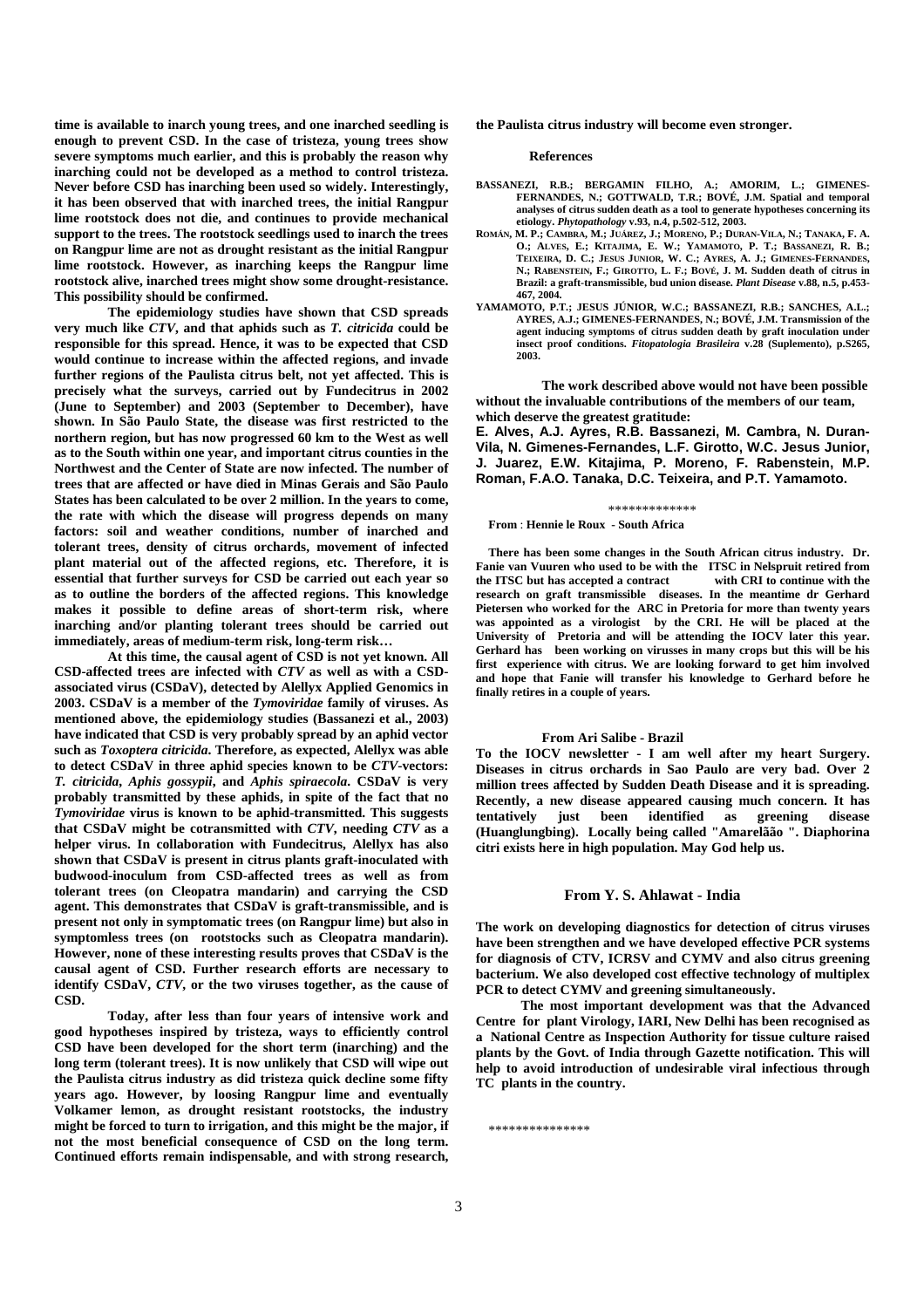**IX International Virus Epidemiology Symposium in Lima, Peru** 

#### **Dear Colleagues:**

 **The Plant Virus Epidemiology Committee of the International Society for Plant Pathology will hold its IX International Virus Epidemiology Symposium in Lima, Peru on April 4-7, 2005. The theme of the meeting is "Applying Epidemiological Research to Improve Virus Disease Management". As on previous occasions the main objective of this Symposium is to provide a forum for presentations and discussions on recent developments in the areas of plant virus epidemiology and virus management.** 

 **Peru - located in South America - is one of the most popular destinations in the world due to its rich cultural heritage, which include Pre-Columbian agricultural societies that initiated the domestication of crops, such as potatoes, chilies, and maize over 5,000 years ago.** 

Please let us know as soon as possible if you plan to attend the Symposium **and the tentative title of your paper, if you plan to make a presentation, so that we can finish shaping the scientific program for the Symposium. The formal pre-registration deadline is October 1, 2004. Abstracts for the IPVE meetings must be submitted by October 15, 2004.** 

**For information on the Symposium and pre-registration, please visit us at: http://cipotato.org/training/PlantVirusEpidemSymp05/** 

 **We look forward to your participation in the Symposium. Please do not hesitate to direct any questions you may have to our e-mail address: plant-virus-epidemiology-symp@cgiar.org** 

 **Sincerely, Pamela Anderson Chair, Organizing Committee** 

**of citrus.** 

 $\mathbf{r} = \mathbf{r}_1 + \mathbf{r}_2 + \mathbf{r}_3$  ,  $\mathbf{r}_4 = \mathbf{r}_1 + \mathbf{r}_2 + \mathbf{r}_3$  ,  $\mathbf{r}_5 = \mathbf{r}_1 + \mathbf{r}_2 + \mathbf{r}_3$  ,  $\mathbf{r}_6 = \mathbf{r}_1 + \mathbf{r}_2 + \mathbf{r}_3$ 

 **International Plant Virus Epidemiology Symposium 2005 c/o International Potato Center (CIP) Apartado 1558, Lima 12, PERU ' (51) (1) 349-6017 Extension 2063 \* plant-virus-epidemiology-symp@cgiar.org Fax: (51) (1) 317-5326 http://cipotato.org/training/PlantVirusEpidemSymp05**

# **MEMBERSHIP APPLICATION IN THE INTERNATIONAL ORGANIZATION OF CITRUS**

**VIROLOGISTS The International Organization of Citrus Virologists (IOCV) is an independent, non-profit association for the promotion of excellence and advancement of research with virus and virus-like diseases of citrus. Membership is open to anyone who is interested in the exchange of information on diseases** 

 **A membership fee of \$30.00 US, payable to IOCV is required for the period between the 16th and 17th conference of the IOCV (for the three year period 2004-2007) . Student fee is \$15.00.** 

| <b>NAME</b>      |  |
|------------------|--|
| <b>ADDRESS</b>   |  |
| <b>TELEPHONE</b> |  |
| FAX              |  |
| E-MAIL           |  |

# **Payments can be made by VISA (see below) or by International money order or International draft payable to:**  *INTERNATIONAL ORGANIZATION OF CITRUS VIROLOGISTS -*

 *(Payments can also be made by checks on US banks only)*   **MAIL \$30.00 US. or Student \$15.00** 

# **CREDIT CARD PAYMENT**

Name on Card:

**Credit Card: VISA\_\_\_\_\_\_\_\_\_\_MasterCard\_\_\_\_\_\_\_\_\_\_\_**  Credit Card No. \_ \_ \_ \_ / \_ \_ \_ \_ / \_ \_ \_ \_ / \_ \_ \_

**(Please print or type credit card number clear and sharp)** 

Card Expiration Date: \_\_ \_/\_\_ \_

**Amount of Payment: \$\_\_\_\_\_\_\_\_\_\_\_\_** 

Signature:

**( MAIL TO:** 

**Chester N. Roistacher, Secretary, IOCV Dept. Plant Pathology, University of California Riverside, CA 92521-0122 USA** 

 **For E-mail processing, please contact C. Roistacher chetroist@charter.net for correct procedure for using e-mail to make credit cared payment.** 

# **16th CONFERENCE IOCV**

**DATES:** 

 **Pre-Conference Tour - November 03-06, 2004 Lower Rio Grande Valley, Texas. USA** 

 **Conference – November 7-13, 2004 Monterrey, Mexico Post-Conference Tour - November 14-17, 2004 Martínez de la Torre, Veracruz, México** 

#### **DEADLINES:**

| <b>August 15, 2004</b>  | <b>Submission of abstracts</b><br>Last day for early Conference |  |  |
|-------------------------|-----------------------------------------------------------------|--|--|
| September 15, 2004      |                                                                 |  |  |
| registration.           |                                                                 |  |  |
| <b>October 15, 2004</b> | Last day for pre- and post                                      |  |  |
| conference registration |                                                                 |  |  |
| November 7-13,          | Submission of full<br>papers                                    |  |  |
| during the Conference   |                                                                 |  |  |

**YOUR CONTACTS ARE: Pedro Moreno - Chairman IOCV E-mail: pmoreno@ivia.es**

> **John daGraça - Chairman pre-conference tour E-mail: dagraca@tamu.edu**

**Mario A. Rocha-Peña Chairman of the IOCV Conference Organizing Committee E-mail: mrocha@fcb.uanl.mx or rocha.mario@inifap.gob.mx** 

 **Sergio A. Curti-Díaz Chairman of the Post -Conference Organizing Committee E-mail:sacurti@prodigy.net.mxor curti.sergio@inifap.gob.mx**

**Chet Roistacher - Sect/Treas IOCV E-mail: chetroist@charter.net**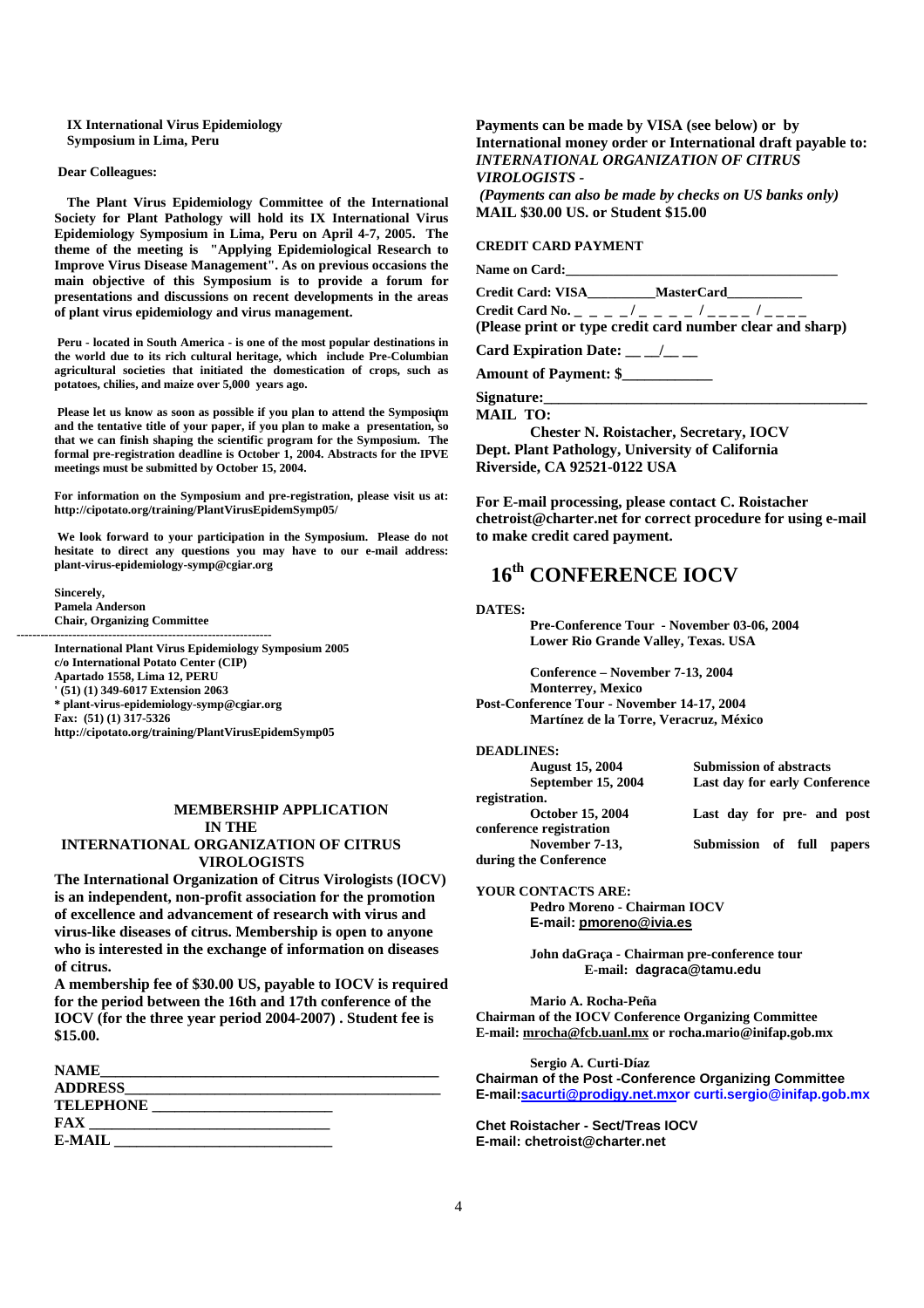#### **PRE CONFERENCE**

 **Wednesday, November 3rd Arrival and transfer to Hotel in Weslaco Evening: Reception at Palm Aire Best Western** 

**PLEASE FOLLOW THE STYLE OF THE 15TH PROCEEDINGS WHEN PREPARING MANUSCRIPTS** 

#### **Thursday, November 4th**

 **Morning : Visit Texas A & M University-Kingsville Citrus Center. Presentations on the Texas citrus industry and citrus research programs** 

 **Afternoon : Tour Center Research Farm and Texas Agricultural Experiment Station** 

 **Evening : Dinner on South Padre Island** 

#### **Friday, November 5th**

 **Tour of Valley citrus – groves, packingshed,**  *Diaprepes* **quarantine zone, juice plant, nursery. Also visit USDA-APHIS-PPQ facility at Moore Base (beneficial insect rearing). An alternative program for accompanying persons is being planned. Evening: Dinner at Mani Skaria's.** 

#### **Saturday, November 6th**

 **Depart for Monterrey by luxury bus. Stop at the Centro de Biotecnología Genómica. Reynosa, Tamaulipas, México.** 

## **ESTIMATED COSTS FOR PRE CONFERENCE:**

 **Registration: \$125 covers reception, lunches, dinner, bus** 

 **Hotel: \$55-60 per night (room rate–can sleep 2); includes breakfast and Bus to Monterrey Mexico:** 

#### **ACCOMODATIONS:**

 **Best Western Palm Aire Hotel & Suites Tel. 1-956-969-2411 or 1-800-359-5672 Fax 1-956-969-2211** 

 **A block of rooms have been reserved until October 20; bookings made after this date will depend on availability. Please mention "IOCV" when you book.** 

### **ATTENDANCE AND DEADLINE:**

 **Minimum and maximum attendance will be 25 and 50 IOCV delegates, respectively. October 15 is the deadline for pre-conference registration** 

### **IOCV CONFERENCE IN MONTERREY, MEXICO**

 **Sunday, November 7th Conference registration.** 

 **Monday, November 8th 08:00 - 09:00 Registration - continued 09:00 - 10:30 Opening Ceremony 10:30 - 11:30 Invited presentation 1 11:30 - 12:00 Coffee break 12:00 - 13:30 Conference Session I 13:30 - 15:00 Lunch break 15:00 - 17:00 Conference Session II 16:30 - 17:00 Coffee break 17:00 - 19:00 Poster Session I 19:00 - 20:00 Social activity 20:00 - 22:00 Dinner** 

#### **Tuesday, November 9th**

**9:00 - 11:00 Conference Session III** 

- **11:00 11:30 Coffee break**
- **11:30 13:30 Conference Session IV**
- **13:30 15:00 Lunch break**
- **15:00 16:00 Conference Session V**
- **16:00 16:30 Coffee break**
- **16:30 18:00 Poster Session II**
- **19:00 20:00 Social activity**
- **20:00 22:00 Dinner**

#### **Wednesday, November 10th**

 **Visit to Montemorelos, and General Terán citrus area. Visit to the Citrus Experiment Station of INIFAP at General Terán.** 

 **Meal at the INIFAP Citrus Experiment Station Return to Monterrey** 

**Stop at Los Cavazos, Nuevo León to visit handcraft shops** 

#### **Thursday, November 11th**

- **08:00 10:00 Business meeting of IOCV**
- **10:00 11:30 Conference Session VI**
- **11:30 12:00 Coffee break**
- **12:00 13:30 Conference Session VII**

 **13:30 - 15:00 Lunch break** 

- **15:00 16:30 Conference Session VIII**
- **16:30 17:00 Coffee break**
- **17:00 19:00 Poster Session III**
- **20:00 22:00 Dinner**

#### **Friday, November 12 th**

 **8:00 - 10:30 Conference Session IX** 

- **10:30 11:00 Coffee break**
- **11:00 11:30 Conference Session X**
- **11:30 12:00 Coffee break**
- **12:00 13:30 Conference Session XI**
- **13:30 15:00 Lunch break**
- **15:00 16:30 Conference Session XII**
- **16:30 17:00 Coffee break**
- **17:00 18:30 Conference Session XIII**
- **18:30 20:00 Free time**
- **20:00 22:00 Closing meeting and Farewell Dinner**

**\*\*\*\*\*\*\*\*\*\*\*\*\*\*\*\*\*\*\*\*\*\*\*\*** 

**For specific details on the Program for Accompanying persons; the scientific programs; Author instructions and abstract format please See Program sent to you via E-mail or that mailed to you. If you have not received a program please contact Mario Rocha Peña : : mrocha@fcb.uanl.mx or rocha.mario@inifap.gob.mx**

#### **\*\*\*\*\*\*\*\*\*\*\*\*\*\*\*\*\*\*\*\*\*\*\*\*\*\***

#### **REGISTRATION**

 **Registration fees for Conference participants include participation in scientific sessions, Book of Abstracts and Program, the XVI IOCV Conference Proceedings, coffee breaks, one lunch at the Wednesday field tour, and transportation during the Conference. Fees for accompanying persons include the Opening Ceremony coffee break, one lunch, the Wednesday field tour and four other tours by bus.** 

 **Payment must be in US\$ using a credit card or Bank transfer. The registration fees are as follows:**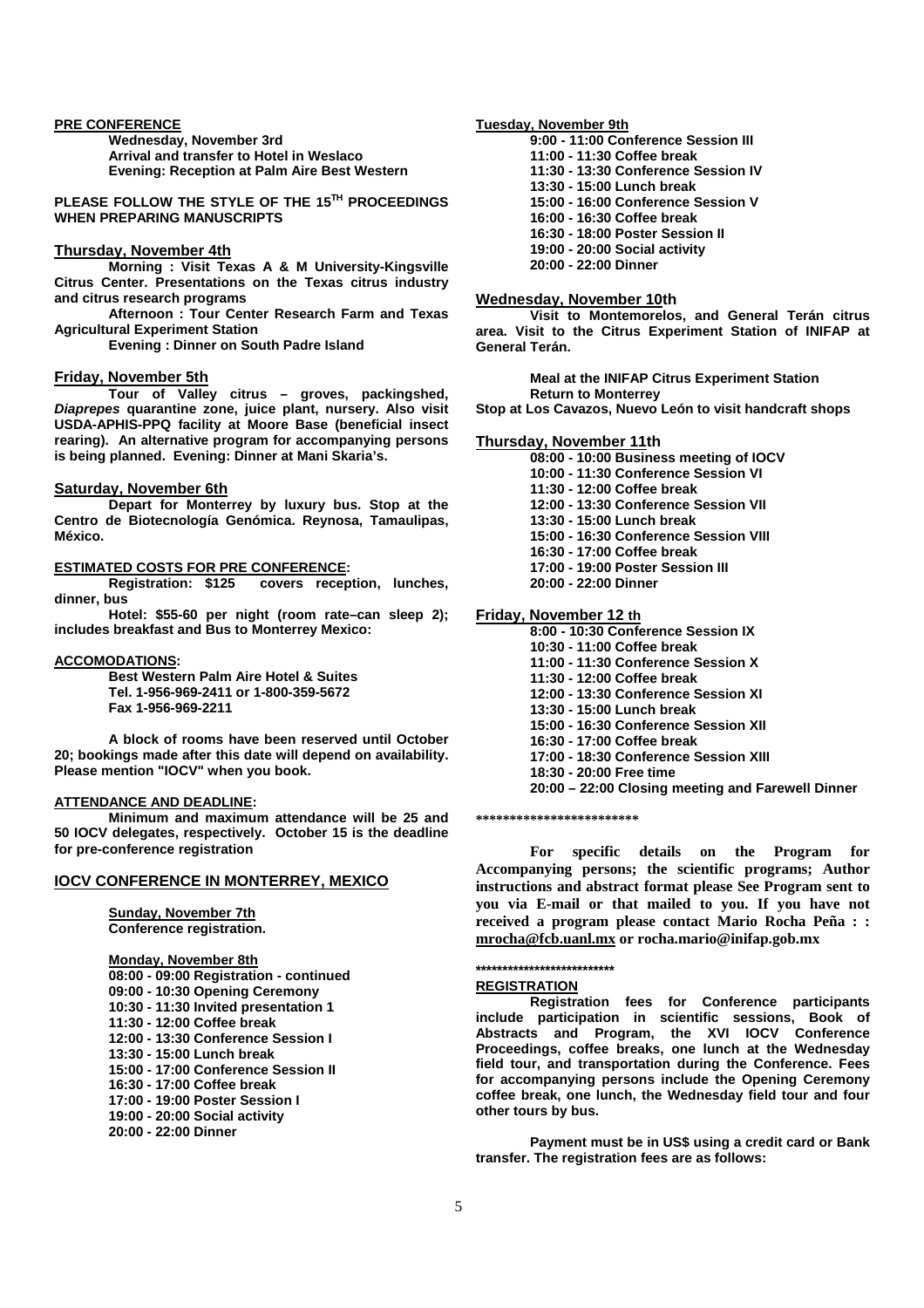| <b>Registration Fees Before Sept 15</b> |       | After Sept 15th |       |
|-----------------------------------------|-------|-----------------|-------|
| <b>IOCV</b> members                     | \$270 |                 | \$300 |
| <b>IOCV</b> non-members                 | 300   |                 | 330   |
| <b>Students</b>                         | 100   |                 | 120   |
| <b>Accompaying person</b>               | 125   |                 | 150   |
|                                         |       |                 |       |

 **(For student fees, cancellation procedures Hotel accommodations in Monterey, Visa arrangements, arrivals, currency exchange, letter of invitation etc. please refer to your printed announcement )** 

# **ACCOMMODATIONS - MONTERREY**

 **The Hotel Fiesta Americana is the official venue of the Conference. The Fiesta Americana is a five star Hotel located in downtown in the heart of Monterrey. As the Conference does not have an official Travel Agency, all participants are encouraged to make their own reservations directly to the Hotel. When making the Hotel reservation, be sure to advise them with the reservation code number IOCV Conference in order to benefit from special rates. There are 50 rooms booked for IOCV participants, and all reservations should be confirmed before October the 07th. After that deadline the rooms will be confirmed on a "first-come-first-served" basis and will depend upon room availability. As Monterrey will be venue of several international and national events in November 2004, the IOCV participants are encouraged to make the Hotel reservation before October 07..** 

> **Fiesta Americana Centro Monterrey Corregidora 519 Oriente Zona Centro Monterrey, Nuevo León 64000. México Tel. Outside México - - 52 (81) 83190900; inside México 01 (81) 83190900 Fax Outside México - - 52 (81) 83190980; inside México 01 (81) 83190980**

 **Online reservations: www.fiestaamericana.com** 

 **Single room US \$90.00 plus 17% taxes Double room US \$102.00 plus 17% taxes** 

 **The hotel reservation includes: lodging and complete breakfast buffet** 

#### **CLIMATE -MONTERREY**

 **In November the weather in Monterrey is usually pleasant and comfortable with warm days with 24-28 °C and cool night ranging between 18 and 22°C. Showers are not common in this part of the year. We recommend that you carry a light jacket with you.** 

#### **POST CONFERENCE TRIP**

 **Martínez de la Torre, Veracruz. México November 13-17** 

#### **PROGRAM**

**Saturday, November 13th**

 **Arrival at Veracruz Airport and ground travel to Hotel at Martínez de la Torre by luxury bus (four hours driving). Lunch while in route at Nautla.** 

 **Afternoon: Visit at INIFAP Citrus Experiment Station. Presentations on the Veracruz citrus industry and citrus research programs.** 

 **Evening : reception cocktail at Hotel Casa Blanca** 

**Sunday, November 14th**

**Tour to "El Tajín" archeological zone, pre-hispanic center of Totonaca's culture** 

 **Lunch at archeological zone** 

 **Afternoon: Return to hotel at Martínez de la Torre Monday, November 15**

**Tour through citrus groves to sigh-seeing miscellaneous citrus diseases - Lunch and dinner at Martínez de la Torre Tuesday, November16** 

**Morning: Visit at the Integrated Citrus Budwood Foundation Unit (Germplasm and foundation block, increase block, rootstock seed block, and nursery)** 

**Afternoon: Visit to Tahiti lime packinghouses and citrus juice processing houses** 

**Evening: Farewell cocktail at Hotel Casa Blanca** 

**Wednesday, November 17**

**Morning: Depart for Veracruz by luxury bus** 

#### **ESTIMATED COSTS:**

**Registration: US \$200 – covers: A) pick up at Veracruz Airport, transportation by luxury bus throughout the four days, including transfer Veracruz city-Martínez de la Torre round trip. B) Lunch and reception cocktail, November 13. Breakfast, lunch, and dinner November 14-15. C) Breakfast, lunch, and farewell cocktail, November 16; and D) Breakfast on the November 17. E) Tour visit to "El Tajín" archeological zone.** 

#### **LODGING:**

**Hotel: \$45-50 per night (single or double room, respectively) A block of rooms at Martínez de la Torre hotels has been reserved until October 20; bookings made after this date will depend on availability. Please mention "IOCV" when you book.** 

 **Hotel Casa Blanca, - - 52 (232) 324-3120 araíso Vic - - 52 (232) 324-3193; - - 52 (232) 324-3972** 

**If you cannot contact the hotel directly, you can also book by email via Sergio A. Curti-Díaz (curti.sergio@inifap.gob.mx ) – send him personal and credit card details.** 

# **ATTENDANCE AND DEADLINE:**

**Minimum and maximum attendance will be 25 and 50 IOCV delegates, respectively. October 15 is the deadline for Post-Conference registration** 

### **FLIGHTS:**

**There is one daily flight Monterrey-Veracruz served by Aerocaribe (Mexicana de Aviación). November 13, Monterrey-Veracruz is at 7:40am and arrives at 9:10am. November 17, Veracruz-Monterrey is at 15:35 and arrives at 17:05. The fare round trip is approximately US \$370.** 

 **Post-Conference participants are encouraged to make their own flight reservations.** 

#### **FOR REGISTRATION AND PAYMENTS - SEE THE FORMS SENT TO YOU IN THE SECOND ANNOUNCEMENT FOR THE CONFERENCE.**

**If you did not receive the 2nd announcement my e-mail - please visit the following website: www.inifap.gob.mx/eventos and click on IOCV**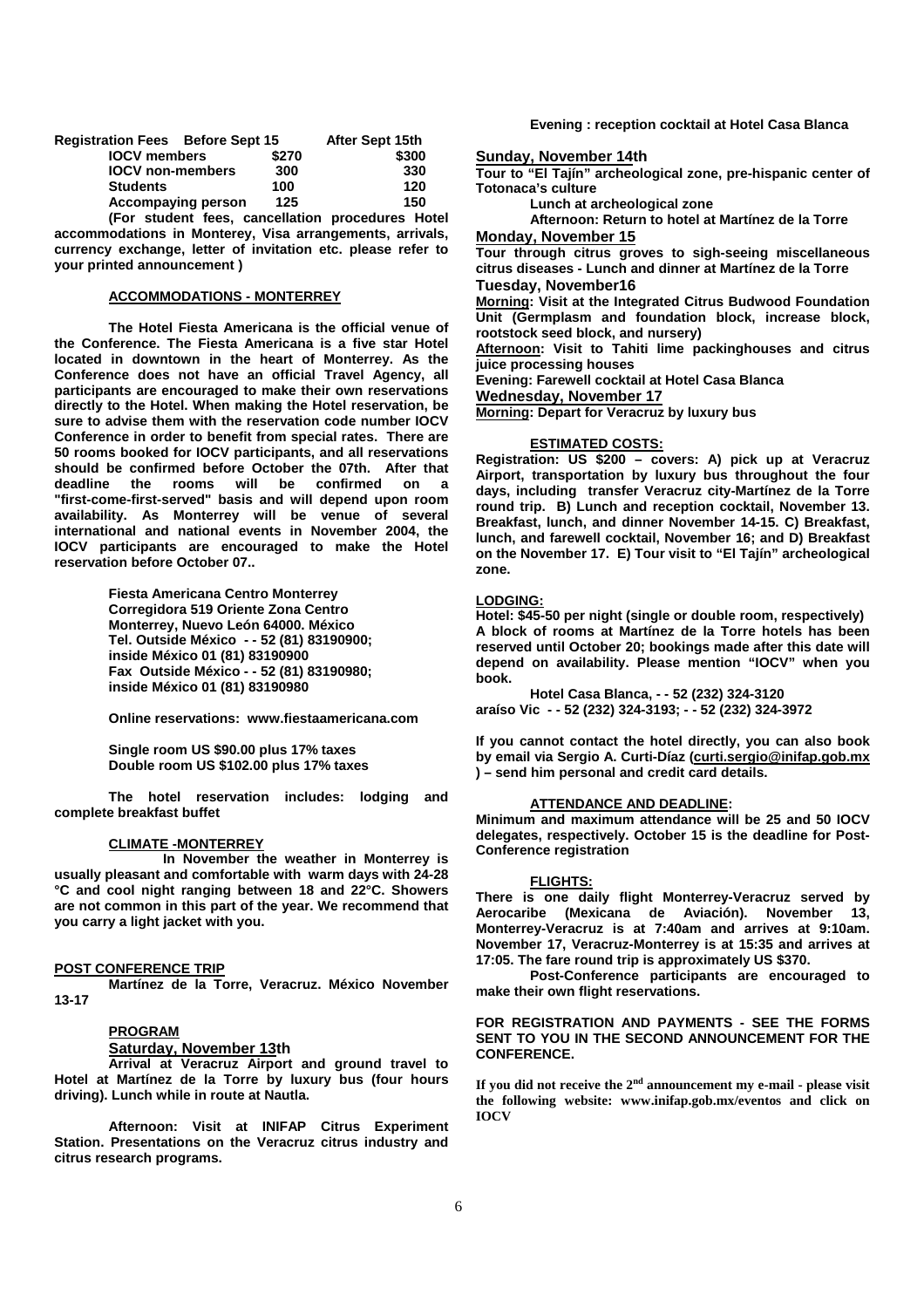#### **Bebeduro, Brazil**

**Eduardo Stuchi, Researcher Embrapa Cassava & Fruits and Scientific Director of EECB.** 

 **The EECB staff is involved in research on improvement of citrus (selection of scion and rootstocks), grove planning and planting systems (spacing and dwarfing), cultural practices (irrigation and pruning), diseases, others fruit crops, researches for private companies and special projects. There are currently 51 field experiments with citrus. The citrus variegated chlorosis (CVC) is one of the most important diseases to the Brazilian citrus industry as you know. With our objective of finding resistant cultivars we evaluated the reaction to CVC of 256 sweet orange selections from the citrus germplasm bank at Centro APTA Citros "Sylvio Moreira" - IAC in Cordeirópolis and 80 apparently healthy clones (escapes) selected from infected groves. Selected cultivars are now under a second screening. This work is a partnership among Centro APTA Citros "Sylvio Moreira", Fundecitrus and EECB and its results will be probably be presented at the next IOCV conference.** 

 **In another effort we are evaluating the reaction to CVC of 164 genotypes (86 oranges, 56 mandarins and 22 hybrids) introduced from Argentina, France, Italy, Portugal and Spain. The results of the last work will be presented in the next IOCV conference. This year, in a new cooperative work, we planted more than 300 hybrids of sweet oranges by mandarins which were obtained at the Centro APTA Citros "Sylvio Moreira" - IAC breeding program with the objective of finding CVC resistant cultivars.** 

 **Citrus sudden death disease is a new disease roughly similar to tristeza quick decline that affects mainly trees of sweet orange on 'Rangpur' lime rootstock, (see the Ecoport slide show by Machado and Muller). Our objective is to identify tolerant rootstocks. We are currently preparing nursery trees of 16 rootstocks, nine hybrids produced by Dr. Donadio, five trifoliate hybrids obtained by Dr. Furr and two selections of 'Sunki' mandarin ('Tropical' and 'Maravilha') released by Embrapa Cassava and Fruits. Hybrids of the Embrapa Cassava breeding program will also be evaluated. Around 50 mandarins and mandarin hybrids introduced by the EECB will be evaluated after polyembryony rate determination.** 

 **The use of citrus viroids (CVds) as dwarfing agents for high-density plantings has been considered in some citrus growing regions of the world. Aiming to define the limits of this practice in the north of São Paulo State, we have conducted some experiments using CVds. An early study determined the viroid content of five exocortis isolates and its inoculations effects on tree size, fruit quality and yield of 'Marsh Seedless' grapefruit grafted on trifoliate orange. Conclusive results (10 harvests) data will be presented in the next IOCV conference. In a new experiment, we are studying the effect of the inoculation of two characterized isolates in 'Tahiti' acid lime on six rootstocks. Preliminary results will be showed at the next IOCV conference. We are evaluating the effects of five isolates (the two cited and three others selected on commercial groves) in the yield, growth and fruit quality of 'Tahiti' lime in three regions of production. In the same area of study, we have conducted a survey to select mother tree candidates and to determine the viroids present in the ''Quebra-galho'' clone of 'Tahiti' acid lime and determine the relationship between viroid content and its effects on trees that are not well characterized in our conditions. We observe a great variation on morphology among trees in the same grove that will be presented as a short communication at next IOCV conference. The last work is supported by Embrapa - Prodetab. The works with viroids are being developed by a group that includes researchers from at Centro APTA Citros "Sylvio Moreira" - IAC.** 

 **I would like to invite everyone to visit our Experimental Station. It will be my pleasure to spend some time with you and**  **discuss the works that we've been developing.**

# **CONTRIBUTIONS TO THE CITRUS INDUSTRY MORTIMER COHEN: IN MEMORIAM 1916-2004**

**By: Robin Koestoyo and Bob Pelosi** 



**(Mort Cohen with Chet Roistacher in Florida - 1989)** 

 **The mid-1950s mark the Florida citrus industry's ascentan era that would bring growth and profitability for many years. But, the flourishing industry was not without its problems. Viruses such as tristeza, psorosis, xyloporosis, and exocortis, and the fungal diseases, greasy spot and melanose, reduced production and/or caused elimination of fruit from fresh sale for growers statewide. Citrus blight also caused severe economic losses that continue today.** 

 **In 1956, Mortimer Cohen arrived in citrus country. He had earned a Doctorate in Plant Pathology at the University of Minnesota in 1951, and had served one year as a plant pathologist with the Bureau of Plant Pathology for the State of California and for four years with the Florida State Plant Board. His new position would be as a professor of plant pathology for the University of Florida's then-Indian River Field Laboratory in Fort Pierce. Cohen was the very first plant pathologist to serve the University in the Indian River District. A tenacious researcher known for his strict application and methodical practice of the scientific method, Cohen was also a keen listener. His considerations for growers' needs and his desire to serve those needs earned him the respect of thousands of citrus growers all over Florida and in other parts of the world where citrus is an important crop.** 

 **"He was one of the greatest well-rounded plant pathologists in citrus and perhaps all other crops. He knew fungi, viruses, bacteria, mycoplasmas, entomology, soil science, and a host of post-harvest maladies. He was also an excellent horticulturalist," said David Calvert, a colleague of Cohen's and a former director of the UF Institute of Food and Agricultural Sciences (UF/IFAS) Indian River Research and Education Center, where Cohen worked for 28 years.** 

**"Whenever you had a problem with your citrus you could take it to 'Mort' and he would solve it," said Jim Piowaty, a longtime St. Lucie County citrus grower who started operations in 1962. "Mort took his job very seriously and he liked to solve problems. He was well-liked and many depended on him for help."** 

 **"Dr. Cohen solved the riddle of proper spray timing to control greasy spot and melanose on citrus leaves and fruit," said Paul Driscoll, another longtime St. Lucie County citrus grower.** 

 **Cohen made so many advances that it is hard to pinpoint**